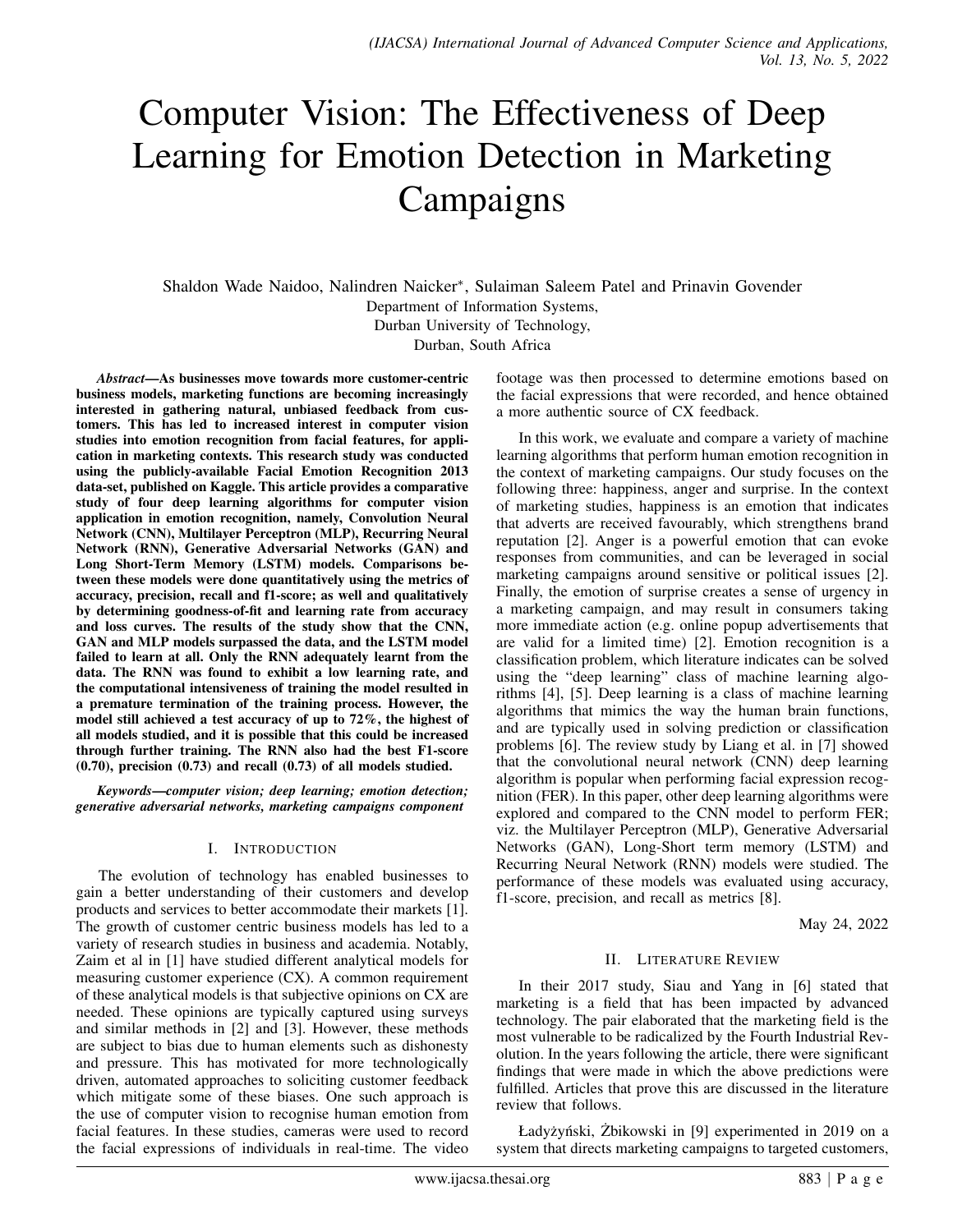utilising machine learning techniques. This paper proposed the use of several machine learning algorithms such as Random Forest classifiers, Deep Belief Networks and Classification and regression (CART) classifiers. The team made use of a time series approach. In addition, in order to get results, a marketing campaign simulator was used. This simulator mimicked the call centre scenario described in the paper. Metrics such as precision and recall were applied to evaluate the models.

In the year 2020, Koehn, Lessmann in [10] published findings in which predictions were made about the online shopping behaviour from click-stream data using deep learning. In the paper, the data of user sessions were utilised and mined within a time frame of three months. The data was submitted into various classification models such as Multilayer Perceptron, Long Short-Term Memory (LSTM), Gradient Boosting and Gated Recurrent Networks. The results from this model were based on revenue, the amount of revenue each correct prediction brought in and model accuracy.

Cheng and Tsai in [11] published results in 2019, in which three deep learning models were applied for automated sentiment analysis using social media data. The use of WOM (word of mouth data) was supplied into a LSTM, Bidirectional LSTM (BiLSTM) and Gated Recurrent (GRU) model. The methodology consisted of employing a web crawler in order to gain the data. The data underwent pre-processing due to anomalies such as colloquialism and emotions. The data was labelled using tools such as NTLK and MS text block API, embedded through GLoVe and eventually distributed into the three models. The models were equipped to predict sentiment, and were evaluated using metrics such as precision, recall, Fmeasure and accuracy [11].

Reviewing these four articles and the respective methodologies proved that Siau and Yangs' findings in [11] that was published in their article, which suggests technology is taking over the marketing field at an alarming rate. A common topic among these four articles was the use of Deep Learning. Deep learning is the ability to mimic behaviours of the human brain to solve problems using technology. Emotion depicts a person's feelings about a certain situation and is often portrayed by a facial expression. Therefore, if we were to detect a persons' facial expression, one can classify how a person ought to feel about certain scenarios. In the next section of our literature re-view, the relevant findings on the use of deep learning in emotion detection are going to be explored further.

Ko in [12] published a brief review of facial emotion recognition methods. This paper stated that there are two types of ways in which facial recognition can be detected using static and dynamic images. Further on into the paper, the process of recognizing these emotions were described. The process flows from the input images, fol-lowed by facial detection and landmark detection, feature extraction and lastly emotion classification were discussed. This process is a standard for all facial emotion recognition experiments; however, it may be flawed. Due to the process the raw image itself is not used and only features are extracted. There are many different models in which can be used to detect facial emotion recognition.

The use of a CNN model for Facial emotion recognition  $(FER)$  is common. Tümen, Söylemez in  $[13]$  used a CNN model in their paper in which had a 57% success rate. The

methodology included using images from the FER 2013 dataset. Subsequently, the images were supplied into a 3-layer CNN model after feature extraction. The draw-back from this experiment was the data split. Tümen, Söylemez in  $[13]$  split the FER data-set into an 80% for training 10% for testing and 10% for validation.

An MLP model is a multi-layer perceptron which consists of multiple neural layers. This model, as used by Tarnowski, Kołodziej in [4]in their findings, is the second most common FER model. Tarnowski, Kołodziej in [4] published findings in which real time 3D data was used to classify amongst the MLP model. The input consisted of a data size of 12 men, in which is relatively small and biased. However, the team was able to obtain a model accuracy of 73%. The methodology used included using a Microsoft Kinect camera in which 12 men sat two metres away from each other. Each participant was tasked with mimicking certain facial expressions. The data collected was deposited into the model, which consisted of seven neural layers, and finally a classification was done. The use of live data left room for many flaws. The response time of the participant to mimic expressions, the lighting conditions, The limitations of the Kinect camera and the size and biases of the data-set were a part of several flaws in this title.

GAN models are an interesting topic. Yi, Sun in [5] experimented on image augmentation using a GAN model. Images were used from the FER 2013 data-set in which a GAN model was able to augment some images and used the images normally. In the paper, it was found that a higher accuracy was generated by using the GAN for image augmentation. However, in this paper, a CNN was done to generate these results as opposed to a GAN model. These models do have potential in facial recognition as stated by Luo, Zhu in [14].

Another deep learning model which is overlooked due to CNNs are LSTM-RNN models. Sepas-Moghaddam, Etemad in [15] stated in their paper that the tested method of an LSTM-RNN model proved to be superior to the normal CNN way of image classification. In the publication, the use of a CNN VGG16 model extracted special features and also added an attention mechanism, which enables effective learning, before running the image through a Bi-directional LSTM-RNN model. The experiment used 800 images from the LFFD dataset. In the absence of the attention layer, the normal LSTM model produced an accuracy of 80%. There is room for improvement with this model. A bigger data-set with more expressions is recommended to solidify the results.

The manner in which technology has impacted the marketing field and how deep learning has been used to identify facial expressions and classify it as an emotion has been expressed in aforementioned statements. Reyes in [16] stated in an article that expression can be derived from emotion, and that emotion is a type of universal language, which stands in the gap for verbal communication. This leads us onto the last section of this literature review. The following section will discuss emotion detection in Marketing.

Yolcu et al in [17] published findings about a deep learning face analysis system to monitor customer interest. In their findings they monitored customers head position and facial expression to determine how interested customers are. In the methodology of the article Yolcu et al, used the Viola and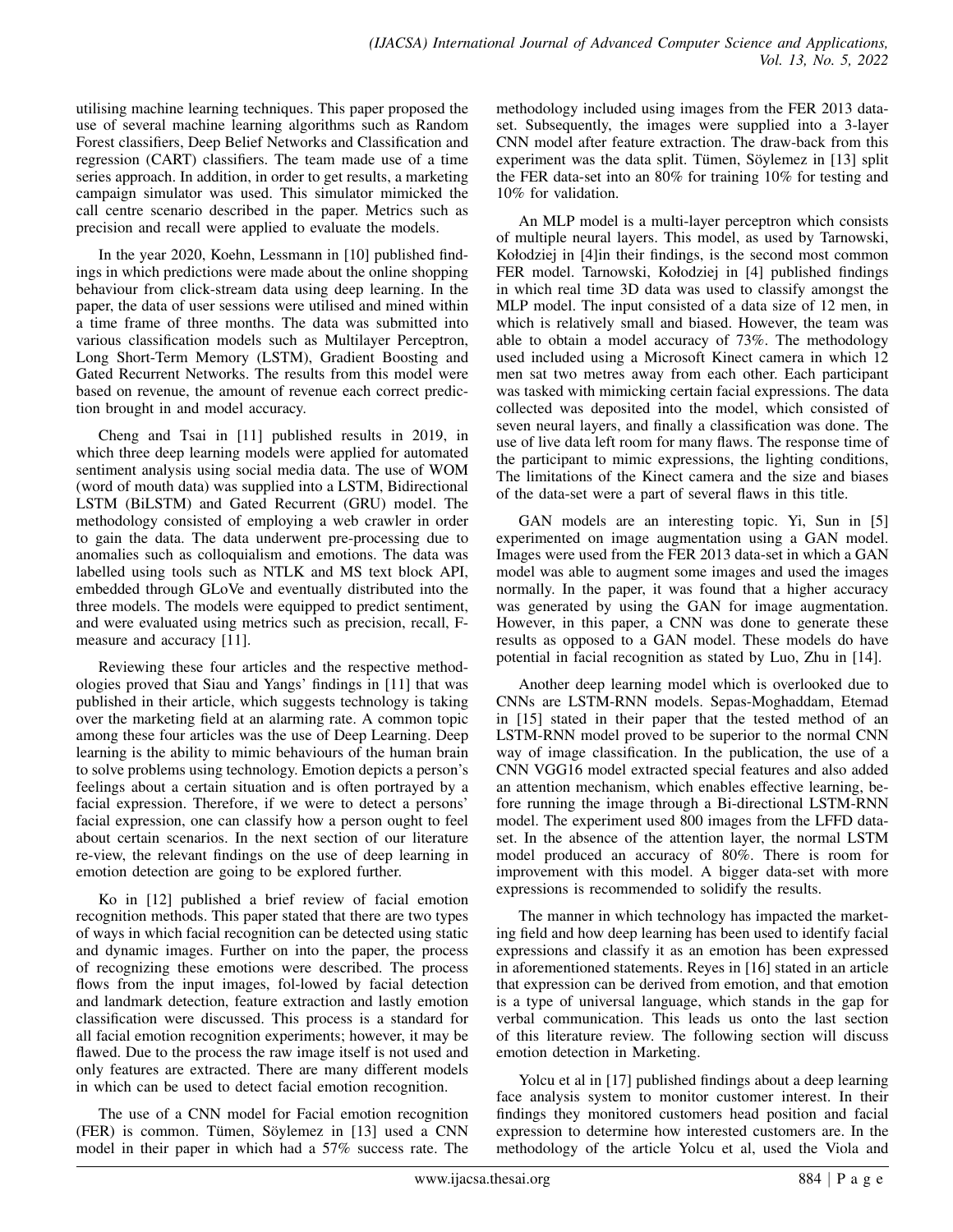Jones algorithm for feature extraction, in which the image was cropped and only the head pose, and facial expression was extracted. A 3-layer CNN model was used to classify 8040 images for head position and 1206 for facial expression, from the Radbound Face Database. To verify this system the KDEF database was used with 4900 images and seven different emotions. A 90:10 split was done for model training and testing. A 94% accuracy was achieved for emotion accuracy in this article. Yolcu et al, used a mask generation flow in order to achieve such high results. The images were also pre-processed twice, using the Viola and Jones algorithm and also another CNN model. To improve this research, a multimodal approach in which multiple models can be used are suggested.

Ceccacci, Generosi in [3] experimented on a deep learning system which tracked and monitored customer behaviour in store. The system conducted testing in real life, using a Logitech Quickcam 4K camera. This experiment input the images of customers into these cameras which was linked to a CNN model. A total of 30 customers, split equally of gender, were tested. Images of them were distributed into a CNN model that was trained and tested using FER+ and EmotioNet data-sets in which consists of millions of images between the two. Model accuracy was not stated in the article. However, the model was able to predict 66% of emotions in the live experiment. These are two of the articles in which face emotion recognition was processed and completed using deep learning.

In our review of similar work, we have discussed deep learning in marketing, the use of deep learning in emotion detection and emotion detection in marketing. It can be assumed that there are gaps in literature that can add to how one can utilise deep learning in emotion recognition in order to aid marketing strategies.

# III. METHODS AND MATERIALS

# *A. Data Acquisition*

This study uses the Facial Emotion Recognition 2013 (FER 2013) data-set, available publicly on Kaggle [16]. The FER 2013 data-set consists of 35 685 greyscale images of size 48×48 pixels, and the provides recommended splits for testing and training image sets.



Fig. 1. Sample Images: Angry

In our study, the original FER 2013 data-set was first divided into two smaller data-sets. This was a result of limited processing power available by the HP i5 4GB RAM that was



Fig. 2. Sample Images: Happy



Fig. 3. Sample Images: Surprised

used in performing these experiments. Both data-sets were then subdivided into training and testing sets, using an 80:20 ratio. In this research experiment, three emotions from the original FER 2013 data-set were considered (i.e. happy, angry, and surprised). Sample images from the FER 2013 data-set are provided in Fig. 1, 2 and 3, which show sample images of angry, happy and surprised facial expressions, respectively. The motivation for selecting these three emotions for the scope of this study was given in Section I.

The first data-set contained 12 000 images from these three images classes, consisting of 3 000 training images and 1 000 test images per emotion class. A similar structure was used for the second data-set, in order to avoid any type of bias. This data-set consisted of 21 000 images (5 600 training images and 1 400 testing images per emotion class).

# *B. Data Pre-Processing*

There are generally two approaches to performing facial expression recognition (FER) using computer vision. The first is to pre-process images and extract features from them, which form the input to the machine learning algorithm. This has been shown to provide robust machine learning models in some studies, for example the study by Ceccacci et al [3]. The second approach is to use raw pixel data directly, which allow deep learning models to identify features for themselves during the model training process [18]. Exploratory checks performed on the data indicated that quality of images was high, and hence the experiment was designed using raw pixel data with no feature extraction or cleaning. However, model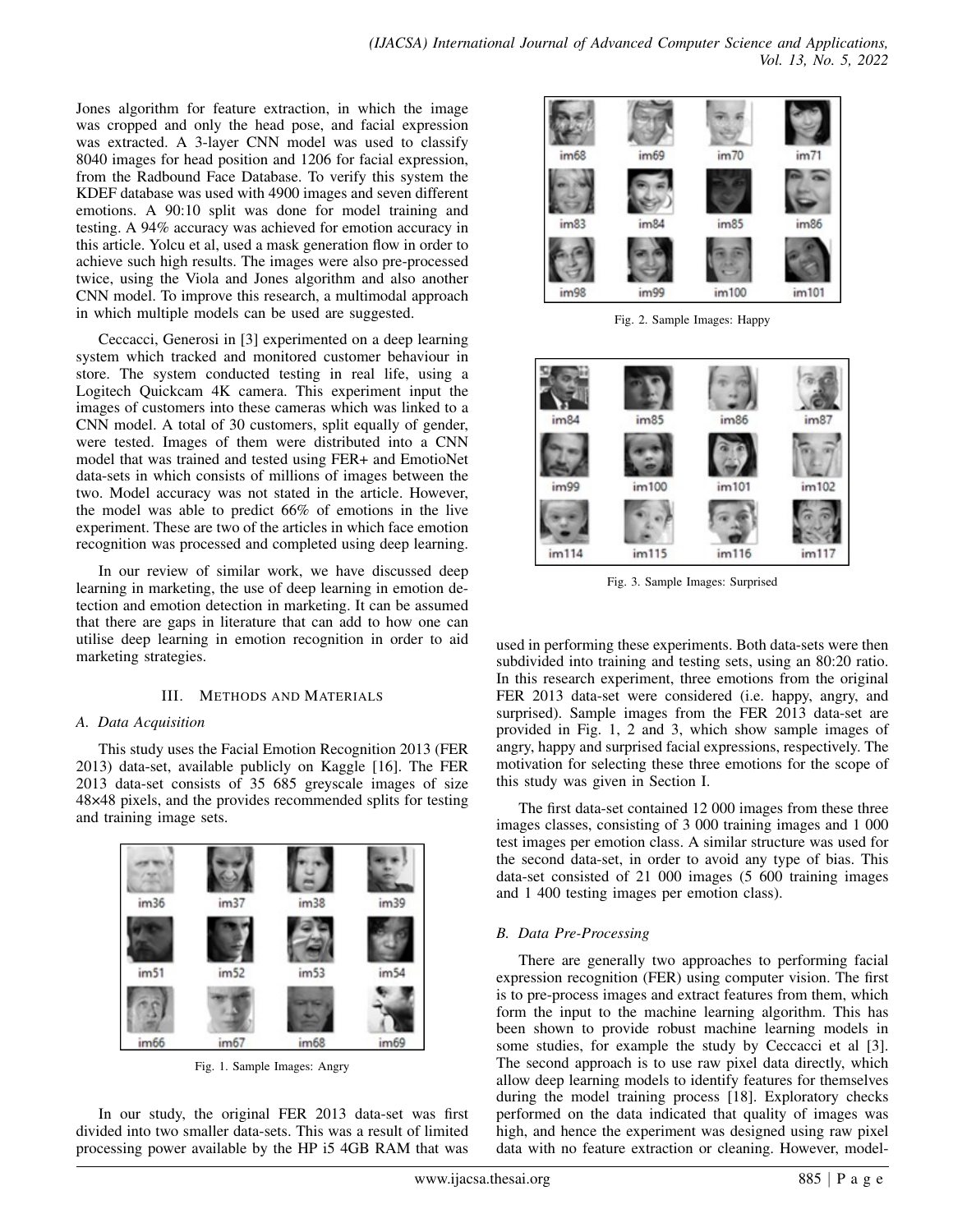TABLE I. EXPERIMENT PROCESS

| Step No. | <b>Step Name</b>                        | <b>Details</b>                                                                                                                                                                                                 |  |  |  |
|----------|-----------------------------------------|----------------------------------------------------------------------------------------------------------------------------------------------------------------------------------------------------------------|--|--|--|
|          | Imports                                 | Relevant import classes were imported into the experiment. Consistent imports namely would be Tensorflow,<br>Keras, Matplotlib.pyplot, OpenCV and OS.                                                          |  |  |  |
|          | Pre-processing                          | A method is created in which sorts data according to its label and expression and populates them into an array.<br>Images are also resized in this method                                                      |  |  |  |
|          | Train and Test vari-<br>able population | The above method created populates the relevant data into their train and test variables.                                                                                                                      |  |  |  |
|          | Array Reshape                           | The array size of each image is reshaped according to the model requirements.                                                                                                                                  |  |  |  |
|          | Hyper-parameters set                    | A model is called in which hyper parameters are set. All models consist of the same hyper-parameters, except for<br>layers and epochs. This is due to model requirements.                                      |  |  |  |
|          | Model compiled                          | The model is compiled and set to produce model accuracy. Categorical cross-entrophy to help us measure the<br>performance of the classification output and tell us the difference between the classifications. |  |  |  |
|          | Epochs set, model fit-<br>ted.          | Epoch numbers are set and the model is fitted with training and testing data. The output of this step would be the<br>accuracy of the model.                                                                   |  |  |  |
|          | Graphs and Table of<br>results.         | Graphs are created to measure validation loss and accuracy. Table of results calculated                                                                                                                        |  |  |  |

specific data transformations were necessary (discussed further in subsection 4).

According to [19], data segmentation and data transformation are critical factors in data pre-processing. Consequently, in this experiment, data segmentation was performed first by splitting the training and testing data to ensure we kept the integrity of the 80:20 split. Furthermore, each emotion had been allocated its own files within the testing and training folders. Each image was resized using OpenCV, to ensure the data would meet model requirements. In order to ensure the deep learning model was able to learn properly, each image was converted into an array. In which, the label and feature of each image was stored respectively.

Singh and Singh in [20]stated in their article that normalization of data in deep learning is imperative in order to make a good contribution to each feature. The writers also stated that normalization is a critical success factor in the learning of each algorithm.Therefore, in our experiment, we normalize the data according to the requirement of the algorithm being used.

Concluding our data pre-processing, the use of methods such as data segmentation, data transformation and data normalization ensured that each model that was used has an equal chance at performing its best.

# *C. Design of Study*

The experimental design method was used in the study of the effectiveness of deep learning for emotion detection in marketing campaigns. This type of study proved effective in a number of deep leaning articles [4], [21], [22]. The independent variable being the different types of deep learning models such as CNN, GAN, MLP, RNN and LSM. The dependent variable was our metrics such as model accuracy, f1-score, precision and recall. The model accuracies depend on the type of model in order to prove the title of our paper. Experiments carried out on both data-sets followed the same steps and procedures, to prevent biasness in any way. Our experiments were conducted on Jupyter Notebook, using Python 3.0. It consisted of eight steps, as indicated in Table I above.

The steps shown Table I were a general guideline of how we carried out the experiment on how effective deep learning was used for emotion recognition. The process outlined is consistent with the extant literature, such as in [23].

## *D. Algorithms*

In the study that was conducted, we focused on five deep learning models. Con-volutional Neural Network (CNN), Long Short-Term Memory (LSTM), Multilayer Perceptron (MLP), Generative Adversarial Network (GAN) and Recurrent Neural Networks (RNN). In this subset of our paper, we will be discussing in depth, these models and their unique capabilities they bring to the deep learning field. We will also discuss how they have been implemented and define functions used to generate appropriate outputs.

*1) Convolutional Neural Network (CNN):* CNN classifiers have been getting high amount of recognition in the deep learning world [24]. Most image classification problems use CNN models, due to the high levels of model accuracy, CNN has also proved to be the better and most perred model amongst most deep learning models for image classification [25]. Convolutional neural networks generally consist of two layers. The first being a convolution layer, also known as a C layer. The second layer being the subsampling layer, known as the S layer. Each S layer follows a C layer as depicted in graph below. Convolutional Neural Networks have an advantage over normal deep learning models, having the ability to accept 2D images without major changes to the array.



The illustration depicted in Fig. 4 is a basic CNN model. Normally CNN models consist of two C1 layers and two S1 layers. However, to explain its structure we will use a single C1 and S1 layer. The input image, usually in the form of an array, would be fed into the first C1 layer. In this layer, feature maps would be formed through the convolutions. These feature maps would be inputted next into the S1 layer. During sampling the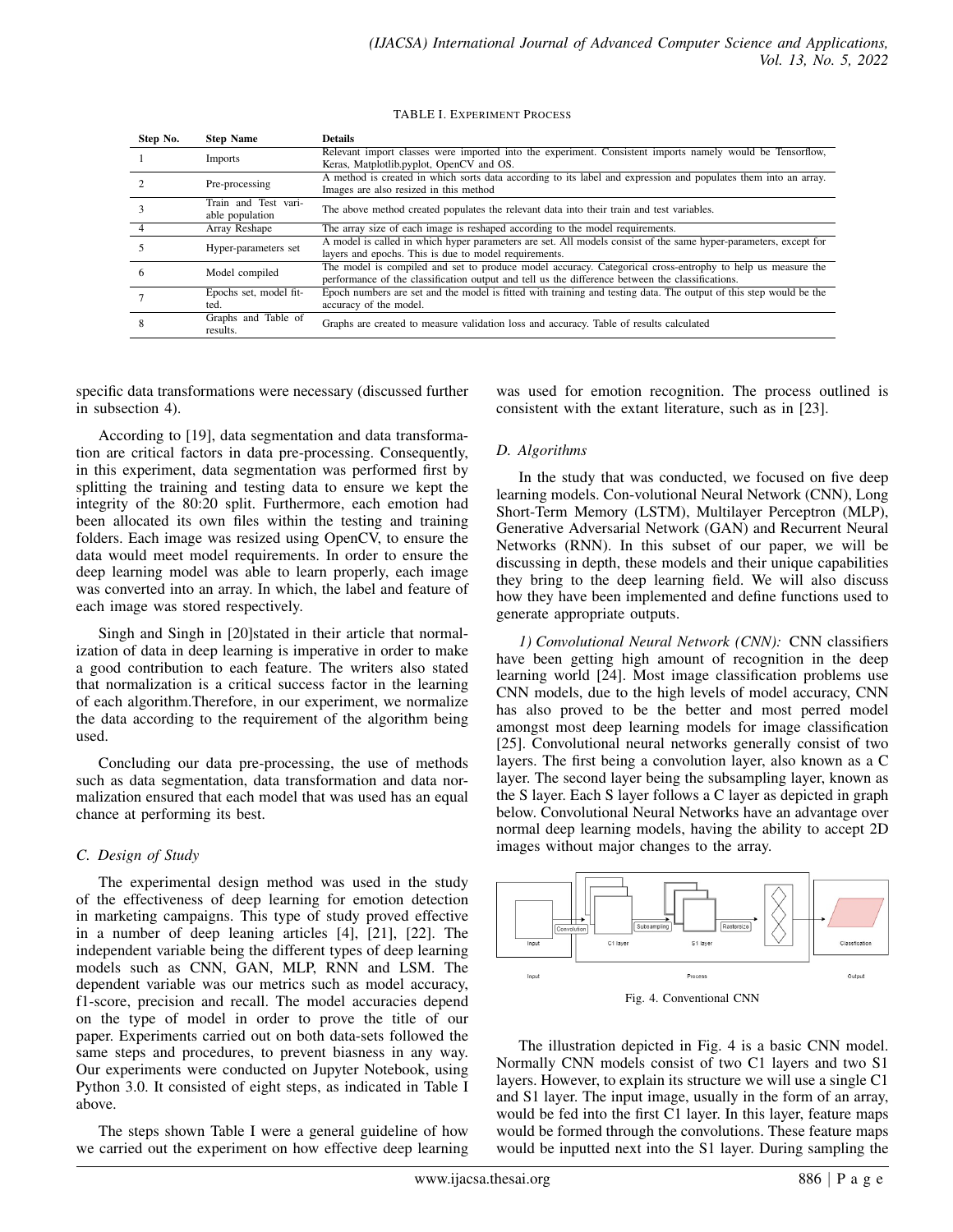feature map size would be reduced by a pooling method which normally consists of  $2 \times 2$ . Usually this process is repeated, depending on the number of layers. After the S1 layer the data is rasterized and a classification is formed.

The CNN model that we experimented on consisted of five convolution layers, in which had a kernel size of 3. Five Subsampling layers of pooling size  $2 \times 2$ . We used the Rectified Linear Unit (ReLU) activation function to output the input only if the output is a positive value. We used batch normalization to improve the speed of our model and finally a dropout of 0.20 is used in order to prevent overfitting. The equation for the ReLu activation function is describe as:

$$
f(x) = \max(0, x) \tag{1}
$$

*2) Multi-Layer Perceptron (MLP):* MLP models are binary classifiers in the field of deep learning. General MLP models consist of multilayers however, single layers are also used. MLP models are famously used to state whether an input is something or not. Each Perceptron model consists of three layers. An input layer, a hidden and an output layer. Perceptron has a general rule, it states that the model will learn the best weight coefficients.



Fig. 5. MLP Model

Following from the beginning of the diagram in Fig. 5 the inputs were read in the input layer. In the hidden layer the weights were then calculated and their net input function was determined. After this, their activation function transformed the net input into an output, within the output layer. If any errors occurred, they were caught and sent back to the input layer. The perception activation function is described as:

$$
f(x) = \begin{cases} 1 & \text{if } \mathbf{w} \mathbf{X} + \mathbf{b} > 0 \\ 0 & \text{otherwise} \end{cases}
$$
 (2)

where w is the real weight value matrix, **b** is the bias vector and  $\mathbf{X} = \begin{bmatrix} x_1 & \cdots & x_k \end{bmatrix}^\text{T}$  is the k-dimensional vector of input data. Note that the boldface in (2) represents matrix variables, rather than scalar variables and that  $\overline{(\cdot)}^T$  represents the matrix transpose.

As stated above, each MLP model consists of three layers. In the research that we have carried out, the MLP model that we used consists of two dense layers. The first dense layer

having 128 neurons and using the ReLU activation function. The second layer consisting of 5 neurons and the softmax activation function

# *E. Generative Adversarial Network (GAN)*

The popularity around GAN models stems around their ability to augment data. GAN models are used famously throughout the deep learning fields to enhance other deep learning algorithms [26]. GANs are generally made up of two smaller deep neural networks. The first being a generator, in which is responsible for generating data. The second being a discriminator, which takes the real and fake images to classify which one is real or fake.



Fig. 6. GAN Model

Fig. 6 depicts the general structure of a GAN model. In the experiment that we have conducted, the GAN model does not consist of a generator, due to the input images already being available. However, the discriminator that we have used consists of a method created. The discriminator consist of two down sample layers consisting of three kernels each and LeakyReLU as an activation function, which was suggested from reviewing the works of Krestinskaya, Choubey in [27]. The activation function for LeakyReLU is described below.

$$
f(x) = \max(0.01x, x),\tag{3}
$$

where  $x$  is the input to the activation function.

Our discriminator also has a flatten feature, followed by a 0.4 dropout layer. The output layer of our GAN model has a softmax activation function. It is understood that GAN models classify whether an image is fake or not. However, in our research we were able to recognize whether an emotion was present or not by using three GAN models developed independently. In this study we utilized the GAN models to independently test for the emotions "happy", "angry" and "surprised". The structure of the GAN was based on the work in [28].

# *F. Recurring Neural Network (RNN)*

The operations and structures of RNNs are the same as Fig. 7. RNNs feed the information through their vectors back into their input gates. In the RNN model that we used, the hidden layer consisted of 64 neurons, a dropout layer and a recurrent dropout layer. In the second hidden layer we used the ReLU activation function. For the output layer we use a dropout of 0.5 and the softmax activation function.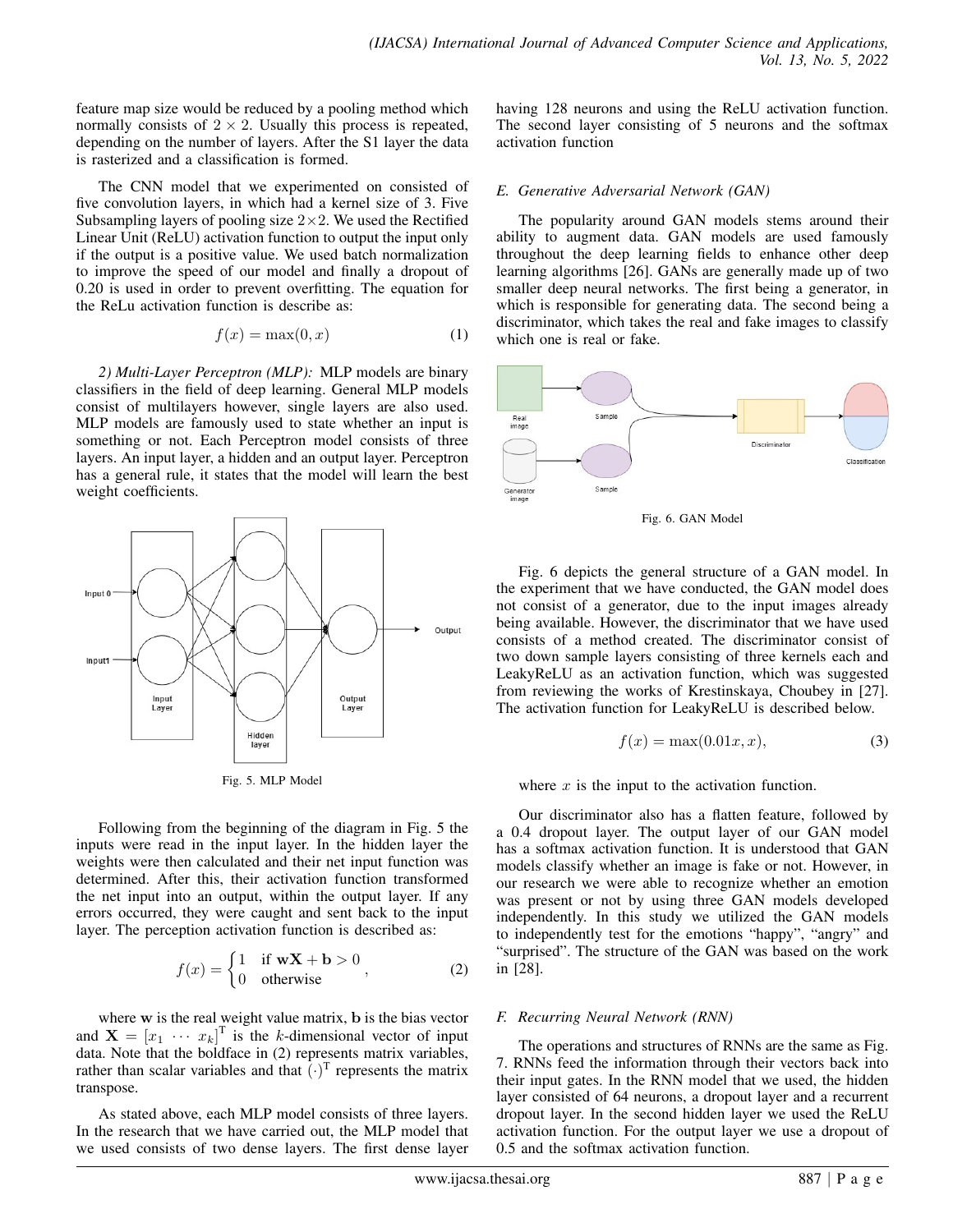## *G. Long Short-Term Memory (LSTM)*

LSTM models are a type of RNN deep learning model. Conventional neural net-works have a feed forward tendency. However, the LSTM models have a feedback connection. LSTM neural networks are advancements of the general Recurring neural network model and are known for modelling chronological sequences [29]. However, they can be used to classify images [30].



Fig. 7. General LSTM Model

The labels Ct-1, ht-1 and xt represent the input values for the LSTM diagram shown in Fig. 7. The stars represent pointwise operations, and the rectangular boxes are neural networks. Each arrow represents a vector movement. Ct-1 to Ct represents the cell state and is the key to any LSTM model. Each pointwise operation is followed by a quadrate which were seen by the sigmoid function. Together the pair is called a gate, and their prime purpose is to allow data to flow through. Each LSTM model consisted of three gates to control the flow of information. The outputs of these gates were either 0 or 1. Which represent to let information through or not, respectively. Information flowed from ht-1 and xt through the gates one and two, followed by the hyperbolic tangent operator. Then finally through the third gate and the second hyperbolic tangent operator followed by the output [31].

Our LSTM model has two layers, both of which uses the ReLU activation function, and a kernel optimizer. The model also has a loss and momentum function to prevent over fitting and help with model performance.

# *H. Performance Metrics*

In the experiment that was conducted a total of four metrics were used. The descriptions of the evaluation metrics are [8]:

- *Precision:* Precision is the number of most relevant instances amongst those that were retrieved. It is a metric used in our findings to determine how correct our model is and how many true predictions were made.
- *Recall:* Recall measures the actual number of relevant instances made, without taking those that were retrieved into accord [8]. This metric determines the number of positive predictions made by the model.
- *F1-score:* Also known as the F score, these metrics are used in binary classifiers. They determine how accurate each model is according to the data-set.
- *Model accuracy:* This is the output accuracy taken from the model training. It determines how accurately the model has been trained.

# IV. RESULTS AND DISCUSSION

In this section, we present the results of the comparative study that investigated emotion recognition using deep learning algorithms. Five deep learning models were considered (i.e. CNN, MLP, GAN, RNN and LSTM) and compared in terms of four metrics (accuracy, F1-score, precision and recall). The learning rates of each model produced was also discussed. Details on the configuration of each algorithm studied was provided in Section III-D.

The results of the study are summarised in Table II, which gives results broken down by model and data set used. Analysing the results presented in Table II, the following points are noted:

- The LSTM model fails to learn for both data-sets and is not suitable for performing FER. This is intuitively understandable, as the LSTM model is deep learning algorithm that is designed primarily for sequential or chronological data [29]. As such, poor performance was understandable when considering independent, unrelated images such as those used in this study.
- The CNN, MLP and GAN models are overfitted to the respective data-sets and do not produce trained models that can be applied to generalised data. This makes these models unsuitable for performing facial emotion recognition.
- The RNN learns appropriately and achieves a 72% accuracy on the larger of the two data-sets (Data-set 2). The accuracy and loss curves indicate that this accuracy can be improved by further training, but this was not done in this study due to the computational intensiveness of training the model and its low learning rate. The RNN performs best in terms of precision, recall and F1-score.

## V. CONCLUSION

In this study, we considered five deep learning algorithms for facial emotion recognition, with the overall objective of utilising deep learning to improve marketing business functions by soliciting more accurate feedback on CX. The algorithms studied were the CNN, MLP, GAN, RNN and LSTM. Although literature often uses the CNN for facial emotion recognition studies, in our study the CNN overfits to training data and the RNN is found to be more suitable. The designed RNN is computationally intensive to train, and training in this study was terminated prematurely. The model achieved a 72% testing accuracy on a 21 000-image subset of the FER 2013 data-set, and indicators are that more training could improve this accuracy. This motivates for more intense studies that design RNN-based computer vision systems for facial emotion recognition. We recommend that future works in this area use cloud computing technologies to overcome the limitations of computational intensiveness. In so doing, a larger and more varied data-set could be evaluated which may influence the performance of the models evaluated. It would also be interesting to consider more emotion classes in future studies to cover a broader spectrum of human reactions.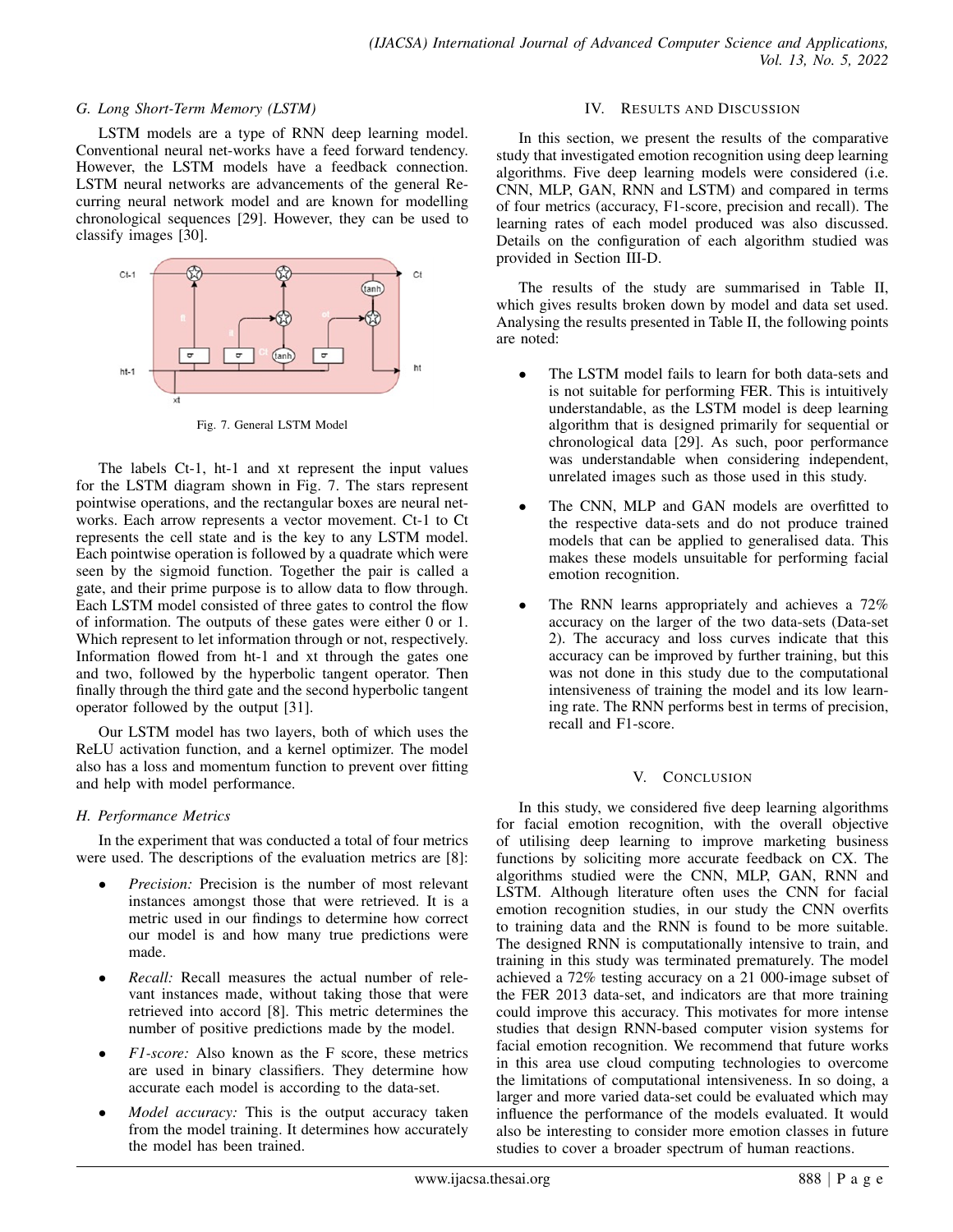#### TABLE II. SUMMARY OF RESULTS

| Model       | <b>Data-set</b> | Accuracv | <b>Precision</b> | F1-score | Recall | <b>Learning and Fit</b>                                         |
|-------------|-----------------|----------|------------------|----------|--------|-----------------------------------------------------------------|
| <b>CNN</b>  |                 | 0.68     | 0.73             | 0.68     | 0.68   | Loss-epoch curve shows evidence of severe overfitting.          |
|             |                 | 0.70     | 0.70             | 0.70     | 0.70   | Loss-epoch curve shows evidence of severe overfitting.          |
| MLP         |                 | 0.56     | 0.66             | 0.57     | 0.57   | Loss-epoch curve shows evidence of moderate overfitting.        |
|             |                 | 0.57     | 0.63             | 0.56     | 0.56   | Loss-epoch curve shows evidence of severe overfitting.          |
| <b>GAN</b>  |                 | 0.68     | 0.67             | 0.60     | 0.60   | Loss-epoch curve shows evidence of moderate overfitting.        |
|             |                 | 0.65     | 0.72             | 0.66     | 0.66   | Loss-epoch curve shows evidence of severe overfitting.          |
| <b>RNN</b>  |                 | 0.60     | 0.78             | 0.71     | 0.71   | Learning rate is slow, further training could improve accuracy. |
|             |                 | 0.72     | 0.70             | 0.73     | 0.73   | Learning rate is slow, further training could improve accuracy. |
| <b>LSTM</b> |                 | 0.33     | 0.50             | 0.33     | 0.33   | Model does not learn.                                           |
|             |                 | 0.35     | 0.30             | 0.46     | 0.46   | Model does not learn.                                           |

## FUNDING

All funding to support this research was provided by the Durban University of Technology.

## DATA AVAILABILITY STATEMENT

The data on facial emotion recognition 2013 (FER-2013) is available online at https://www.kaggle.com/ananthu017/emotion-detection-fer

#### ACKNOWLEDGMENT

The authors would like to acknowledge Lerissa Gounden (BEd) of the University of Johannesburg for editing and Ghulam Masudh Mohammed (BICTH) of the Durban University of Technology for their respective inputs.

#### CONFLICTS OF INTEREST

The authors declare that there are no conflicts of interest.

#### **REFERENCES**

- [1] H. Zaim, M. Ramdani, and A. Haddi, "E-crm success factors as determinants of customer satisfaction rate in retail website," *International Journal of Computer Information Systems and Industrial Management Application*, vol. 12, pp. 082–092, 2020.
- [2] S. Harvey, "The power of emotional marketing: Once more with feeling," https://fabrikbrands.com/the-power-of-emotional-marketing/, n.d., accessed: 2022-04-02.
- [3] S. Ceccacci, A. Generosi, L. Giraldi, and M. Mengoni, "An emotion recognition system for monitoring shopping experience," in *Proceedings of the 11th PErvasive Technologies Related to Assistive Environments Conference*, 2018, pp. 102–103.
- [4] P. Tarnowski, M. Kołodziej, A. Majkowski, and R. J. Rak, "Emotion recognition using facial expressions," *Procedia Computer Science*, vol. 108, pp. 1175–1184, 2017.
- [5] W. Yi, Y. Sun, and S. He, "Data augmentation using conditional gans for facial emotion recognition," in *2018 Progress in Electromagnetics Research Symposium (PIERS-Toyama)*. IEEE, 2018, pp. 710–714.
- [6] K. Siau and Y. Yang, "Impact of artificial intelligence, robotics, and machine learning on sales and marketing," in *Twelve Annual Midwest Association for Information Systems Conference (MWAIS 2017)*, vol. 48, 2017, pp. 18–19.
- [7] H. Liang, X. Sun, Y. Sun, and Y. Gao, "Text feature extraction based on deep learning: a review," *EURASIP journal on wireless communications and networking*, vol. 2017, no. 1, pp. 1–12, 2017.
- [8] G. M. Mohamed, S. S. Patel, and N. Naicker, "Data Augmentation for Deep Learning Algorithms that perform Driver Drowsiness Detection," *Scientific Programming*, 2022, under review.
- [9] P. Ładyżyński, K. Żbikowski, and P. Gawrysiak, "Direct marketing campaigns in retail banking with the use of deep learning and random forests," *Expert Systems with Applications*, vol. 134, pp. 28–35, 2019.
- [10] D. Koehn, S. Lessmann, and M. Schaal, "Predicting online shopping behaviour from clickstream data using deep learning," *Expert Systems with Applications*, vol. 150, p. 113342, 2020.
- [11] L.-C. Cheng and S.-L. Tsai, "Deep learning for automated sentiment analysis of social media," in *Proceedings of the 2019 IEEE/ACM international conference on advances in social networks analysis and mining*, 2019, pp. 1001–1004.
- [12] B. C. Ko, "A brief review of facial emotion recognition based on visual information," *sensors*, vol. 18, no. 2, p. 401, 2018.
- [13] V. Tümen, Ö. F. Söylemez, and B. Ergen, "Facial emotion recognition on a dataset using convolutional neural network," in *2017 International Artificial Intelligence and Data Processing Symposium (IDAP)*. IEEE, 2017, pp. 1–5.
- [14] Y. Luo, L.-Z. Zhu, and B.-L. Lu, "A gan-based data augmentation method for multimodal emotion recognition," in *International Symposium on Neural Networks*. Springer, 2019, pp. 141–150.
- [15] A. Sepas-Moghaddam, A. Etemad, F. Pereira, and P. L. Correia, "Facial emotion recognition using light field images with deep attentionbased bidirectional lstm," in *ICASSP 2020-2020 IEEE International Conference on Acoustics, Speech and Signal Processing (ICASSP)*. IEEE, 2020, pp. 3367–3371.
- [16] J.-F. Reyes, "Effect of emotion on marketing landing page conversion," Ph.D. dissertation, University of Baltimore, 2016.
- [17] G. Yolcu, I. Oztel, S. Kazan, C. Oz, and F. Bunyak, "Deep learningbased face analysis system for monitoring customer interest," *Journal of ambient intelligence and humanized computing*, vol. 11, no. 1, pp. 237–248, 2020.
- [18] H. Zhang, A. Jolfaei, and M. Alazab, "A face emotion recognition method using convolutional neural network and image edge computing," *IEEE Access*, vol. 7, pp. 159 081–159 089, 2019.
- [19] X. Zheng, M. Wang, and J. Ordieres-Meré, "Comparison of data preprocessing approaches for applying deep learning to human activity recognition in the context of industry 4.0," *Sensors*, vol. 18, no. 7, p. 2146, 2018.
- [20] D. Singh and B. Singh, "Investigating the impact of data normalization on classification performance," *Applied Soft Computing*, vol. 97, p. 105524, 2020.
- [21] M. M. T. Zadeh, M. Imani, and B. Majidi, "Fast facial emotion recognition using convolutional neural networks and gabor filters," in *2019 5th Conference on Knowledge Based Engineering and Innovation (KBEI)*. IEEE, 2019, pp. 577–581.
- [22] N. Jain, S. Kumar, A. Kumar, P. Shamsolmoali, and M. Zareapoor, "Hybrid deep neural networks for face emotion recognition," *Pattern Recognition Letters*, vol. 115, pp. 101–106, 2018.
- [23] P. Singh, "Visual-Recognition-using-CNN," https://github.com/pradeepsinngh/Visual-Recognition-using-CNN/, 2018, accessed: 2022-04-09.
- [24] D. Han, Q. Liu, and W. Fan, "A new image classification method using cnn transfer learning and web data augmentation," *Expert Systems with Applications*, vol. 95, pp. 43–56, 2018.
- [25] S. S. Yadav and S. M. Jadhav, "Deep convolutional neural network based medical image classification for disease diagnosis," *Journal of Big Data*, vol. 6, no. 1, pp. 1–18, 2019.
- [26] Z. Peng, J. Li, and Z. Sun, "Emotion recognition using generative adversarial networks," in *2020 International Conference on Computer Engineering and Intelligent Control (ICCEIC)*. IEEE, 2020, pp. 77–80.